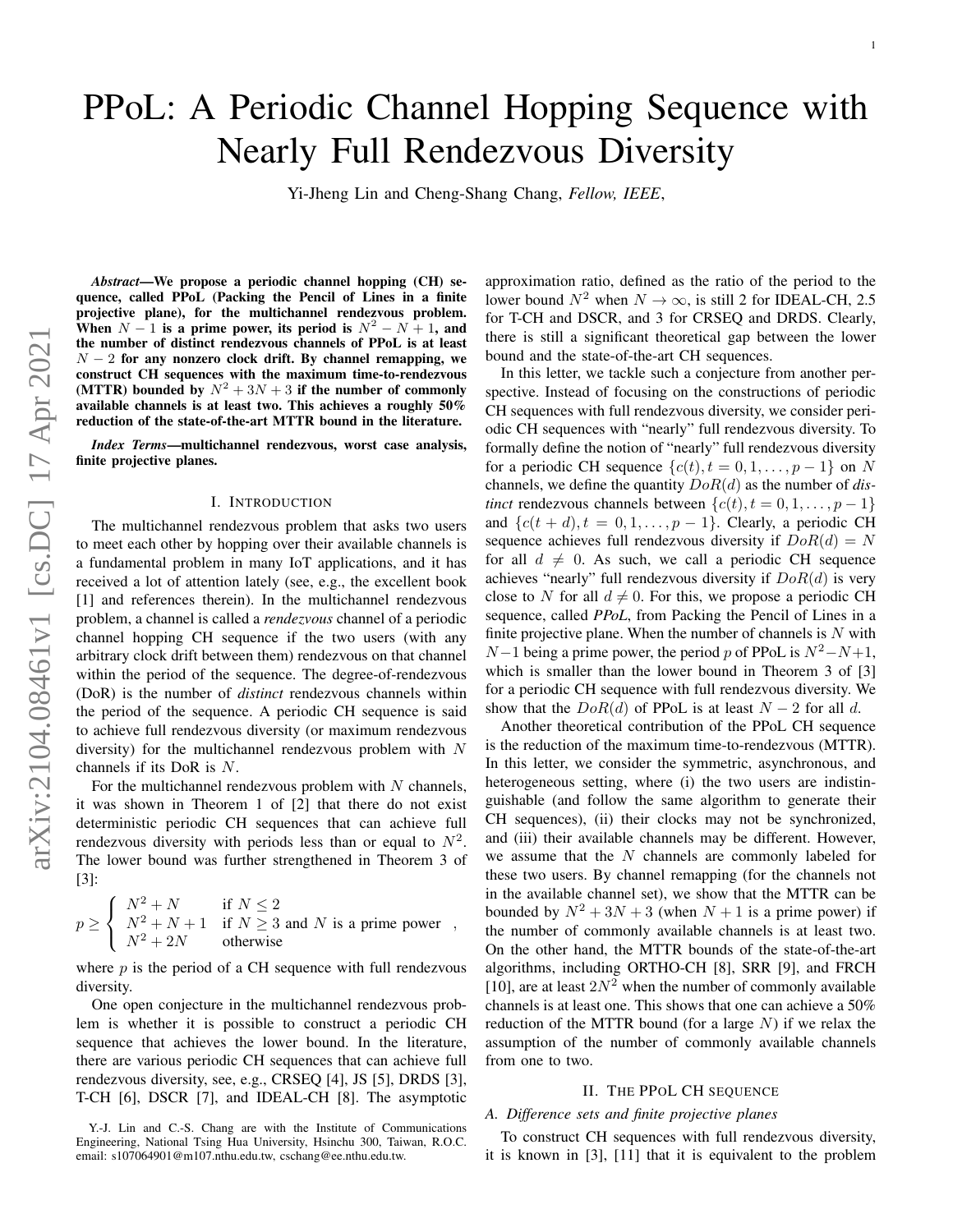of packing disjoint difference sets. Though there are efficient algorithms (see, e.g., [12], [13]) that can find disjoint perfect difference sets in a periodic sequence, there is no lower bound on the number of disjoint perfect difference sets that can be found. In other words, given a specified period  $p$ , in general we do not have a lower bound for DoR.

Instead of packing disjoint difference sets, the key idea of our construction of the PPoL CH sequence is to pack the pencil of lines in a finite projective plane. For the letter to be self-contained, we first briefly review the notions of difference sets and finite projective planes (even though they have been widely used in the literature, see, e.g., [3], [8], [11], [14], [15]).

*Definition 1:* (Difference sets) Let  $Z_p = \{0, 1, \ldots, p-1\}.$ A set  $D = \{a_0, a_1, \ldots, a_{k-1}\} \subset Z_p$  is called a  $(p, k, \lambda)$ difference set if for every ( $\ell$  mod  $p$ )  $\neq$  0, there exist at least  $\lambda$  ordered pairs  $(a_i, a_j)$  such that  $a_i - a_j = (\ell \mod p)$ , where  $a_i, a_j \in D$ . A  $(p, k, 1)$ -difference set is said to be *perfect* if there exists exactly one ordered pair  $(a_i, a_j)$  such that  $a_i$  –  $a_i = (\ell \mod p)$  for every  $(\ell \mod p) \neq 0$ .

*Definition 2:* (Finite projective planes) A finite projective plane of order m is a collection of  $m^2 + m + 1$  lines and  $m^2 + m + 1$  points such that

- (i) every line contains  $m + 1$  points,
- (ii) every point is on  $m + 1$  lines,
- (iii) any two distinct lines intersect at exactly one point, and
- (iv) any two distinct points lie on exactly one line.

In the following, we state some well-known facts for the perfect difference sets and the finite projective planes. Suppose that  $D = \{a_0, a_1, \ldots, a_m\}$  is an  $(m^2+m+1, m+1, 1)$ -perfect difference set. Let  $p = m^2 + m + 1$ .

(P1): If for some indices  $i, j, k, \ell$ ,

$$
((a_i - a_j) \bmod p) = ((a_k - a_\ell) \bmod p) \neq 0,
$$

then  $a_i = a_k$  and  $a_j = a_\ell$ . This is due to the unique difference representation property of a perfect difference set.

(P2): A time-shifted version of  $D$  is still a perfect difference set. Specifically, let

$$
D_{\ell} = \{(a_0 + \ell) \text{ mod } p, (a_1 + \ell) \text{ mod } p, \dots, (a_m + \ell) \text{ mod } p\},\tag{1}
$$

 $\ell = 0, 1, 2, \ldots, p - 1$ . Then  $D_{\ell}$  is an  $(m^2 + m + 1, m + 1, 1)$ perfect difference set (from the unique difference representation property).

(P3): There exists exactly one common element in D and  $D_{\ell}$ for  $\ell \neq 0$  such that  $a_i = (a_i + \ell) \mod p$  (from the unique difference representation property). Also, as there is exactly one ordered pair  $(a_i, a_j)$  such that  $a_i - a_j = 1$ , without loss of generality we can assume that  $a_0 = 0$  and  $a_1 = 1$  and order all the elements in  $D$  in the increasing order as follows:

$$
a_0 = 0 < a_1 = 1 < a_2 < \dots < a_m < p. \tag{2}
$$

(P4): Singer [16] established an important connection between an  $(m^2 + m + 1, m + 1, 1)$ -perfect difference set and a finite projective plane of order m.

- (i) Let  $\{0, 1, \ldots, m^2 + m\}$  be the  $m^2 + m + 1$  points.
- (ii) Let  $D_{\ell}$ ,  $\ell = 0, 1, 2, \ldots, p 1$  be the  $m^2 + m + 1$ lines.

Then these  $m^2 + m + 1$  points and  $m^2 + m + 1$  lines form a finite projective plane of order m.

(P5): The  $m + 1$  lines in the corresponding finite projective plane that contain point 0 are  $D_0, D_{p-a_1}, D_{p-a_2}, \ldots, D_{p-a_m}$ . These  $m + 1$  lines are called *the pencil of lines* [16] that contain point 0 (as the pencil point). As the only intersection of the  $m + 1$  lines is point 0, these  $m + 1$  lines, excluding point 0, are disjoint, and thus can be packed into  $Z_p$ , i.e.,  $\{D_0, D_{p-a_1}^0, \ldots, D_{p-a_m}^0\}$  forms a partition of  $Z_p$ , where

$$
D_{p-a_i}^0 = D_{p-a_i} \setminus \{0\}, \quad i = 1, 2, \dots, m. \tag{3}
$$

# *B. Construction of the CH sequence*

In this section, we propose the PPoL algorithm for constructing CH sequences with nearly full rendezvous diversity. For this, one first constructs an  $(m^2 + m + 1, m + 1, 1)$ -perfect difference set,  $D = \{a_0, a_1, \ldots, a_m\}$  with

$$
a_0 = 0 < a_1 = 1 < a_2 < \dots < a_m < p,\tag{4}
$$

where  $p = m^2 + m + 1$ . This is feasible when m is a prime power [16]. Then one assigns each channel to a line packed in  $Z_p$ . Specifically, the PPoL CH sequence  $\{c(t), t =$  $0, 1, \ldots, p-1$  is constrcuted by assigning channel 0 to the time slots in  $D_0$  and channel i,  $i = 1, 2, \ldots, m$ , to the time slots in  $D_{p-a_i}^0$ , i.e.,

$$
c(t) = \begin{cases} 0 & \text{if } t \in D_0 \\ i & \text{if } t \in D_{p-a_i}^0 \text{ for some } i \neq 0 \end{cases}
$$
 (5)

Algorithm 1 The PPoL CH sequence

**Input** A set of  $m+1$  channels  $\{0, 1, 2, \ldots, m\}$  with m being a prime power.

**Output** A CH sequence  $\{c(t), t = 0, 1, \ldots, p-1\}$ , where  $p = m^2 + m + 1.$ 

1: Let  $p = m^2 + m + 1$  and construct a perfect difference set  $D = \{a_0, a_1, \ldots, a_m\}$  in  $Z_p$ .

2: For  $\ell = 0, 1, \ldots, p - 1$ , let

$$
D_{\ell} = \{(a_0 + \ell) \bmod p, (a_1 + \ell) \bmod p, \dots, (a_m + \ell) \bmod p\}.
$$

3: Let  $D_{p-a_i}^0 = D_{p-a_i} \setminus \{0\}, i = 1, 2, \ldots, m$ .

4: Construct the CH sequence  $\{c(t), t = 0, 1, \ldots, p - 1\}$  by assigning channel 0 to the time slots in  $D_0$  and channel i,  $i = 1, 2, \dots, m$ , to the time slots in  $D_{p-a_i}^0$ 

In Table I, we provide an illustrating example for the PPoL CH sequence with the perfect difference set  $D = D_0 =$  $\{0, 1, 4, 6\}$  in  $Z_{13}$ . The other three lines that contain point 0 are  $D_{13-1} = D_{12} = \{12, 0, 3, 5\}, D_{13-4} = D_9 = \{9, 10, 0, 2\}$ and  $D_{13-6} = D_7 = \{7, 8, 11, 0\}$ . Thus, we have  $D_{12}^0 =$  $\{12, 3, 5\}, D_9^0 = \{9, 10, 2\}$  and  $D_7^0 = \{7, 8, 11\}.$  According to Algorithm 1, we assign channel 0 for  $t = 0, 1, 4, 6$ , channel 1 for  $t = 3, 5, 12$ , channel 2 for  $t = 2, 9, 10$  and channel 3 for  $t = 7, 8, 11$ . This leads to the CH sequence

$$
\{c(t), t = 0, 1, \dots, 12\} = \{0, 0, 2, 1, 0, 1, 0, 3, 3, 2, 2, 3, 1\}.
$$

As  $D_0$  is a perfect difference set, channel 0 is a rendezvous channel. In particular, for  $d = 1, 2, \ldots, 12$ , let

$$
t_0(d) = 1, 6, 4, 4, 6, 6, 0, 1, 0, 1, 4, 0
$$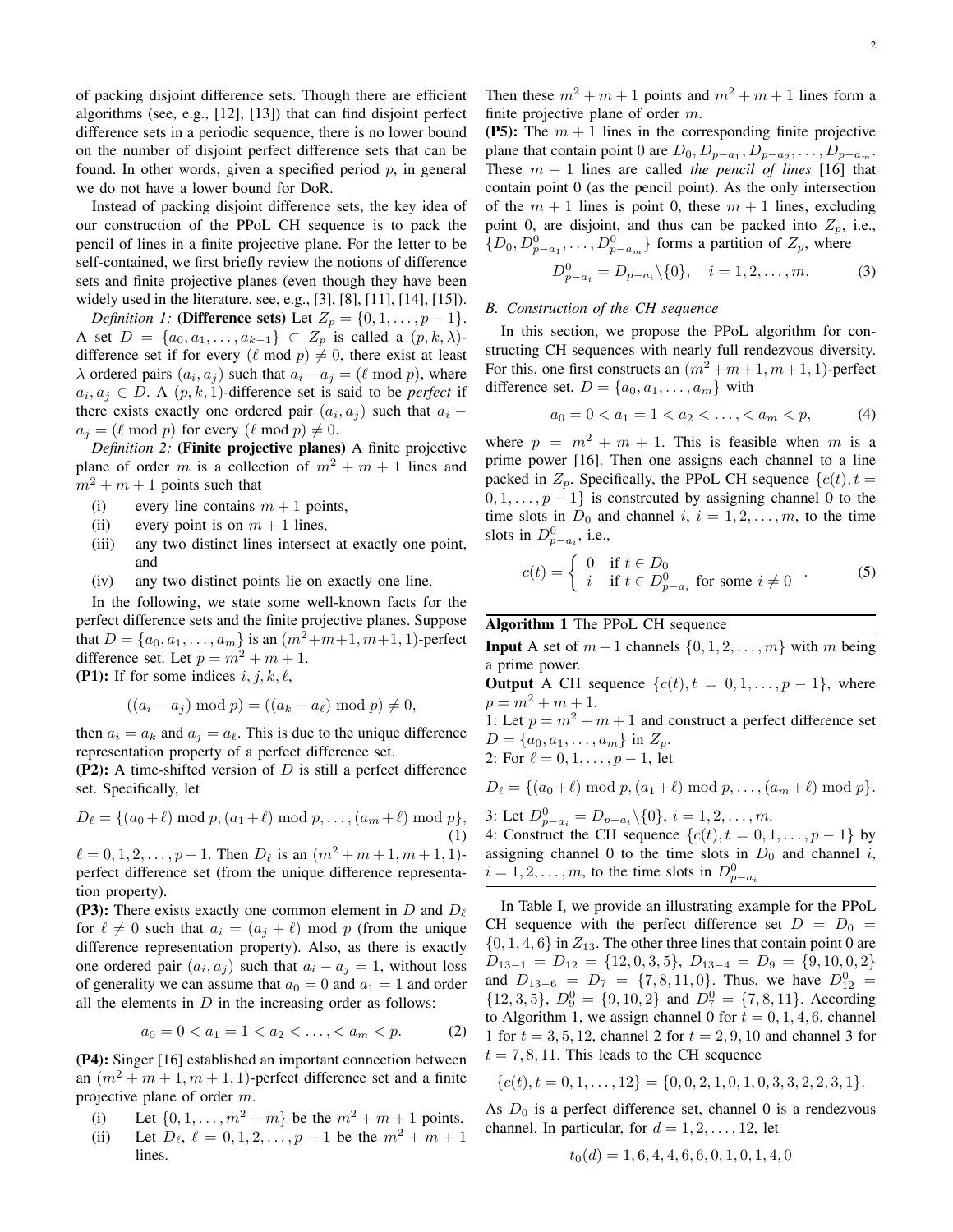TABLE I: An illustrating example for the PPoL CH sequence with the perfect difference set  $D = D_0 = \{0, 1, 4, 6\}$  in  $Z_{13}$ .

| $d = a_L$    | $-$ a                |         |           |         |         |          |          |           |          |         |          | 10        |          | 12       |
|--------------|----------------------|---------|-----------|---------|---------|----------|----------|-----------|----------|---------|----------|-----------|----------|----------|
|              | (k, y)               |         | (1,0)     | (3,2)   | (2,1)   | (2,0)    | (3,1)    | (3,0)     | (0,3)    | (1,3)   | (0,2)    | (1,2)     | (2,3)    | (0,1)    |
| $D_0$        | shifts $d$           | 0,1,4,6 | , 2, 5, 7 | 2,3,6,8 | 3,4,7,9 | 4,5,8,10 | 5,6,9,11 | 6.7.10.12 | 7,8,11,0 | 8,9,12, | 9,10,0.2 | 10.11.1.3 | 11.12.2. | 12,0,3,5 |
| $D_2^{\vee}$ | shifts $d$<br>$\sim$ | 12.3.5  | 0,4,6     | 1, 5, 7 | 2,6,8   | 3.7,9    | 4,8,10   | 5,9,11    | 6.10.12  | 7,11,0  | 8,12,1   | 9,0,2     | 10, 1, 3 | 11,2,4   |
| $D_0^{\vee}$ | shifts $d$           | 9,10,2  | 10,11,3   | 11.12.4 | 12,0,5  | 0,1,6    | 1,2,7    | 2,3,8     | 3,4,9    | 4,5,10  | 5,6,11   | 6,7,12    | 7,8,0    | 8,9,1    |
| D≌           | shifts $d$           | 7,8,11  | 8,9,12    | 9,10,0  | 10.11.1 | 1.12.2   | 12,0,3   | 0,1,4     | 1,2,5    | 2,3,6   | 3,4,7    | 4,5,8     | 5,6,9    | 6,7,10   |

be the time slots marked in red in the third row of Table I. Then

$$
c(t_0(d)) = c(t_0(d) + d) = 0.
$$

However, for  $d = 1, 3, 5, 8, 10, 12$ , channel 1 is not a rendezvous channel. Similarly, for  $d = 2, 3, 4, 9, 10, 11$ , channel 2 is not a rendezvous channel. Also, for  $d = 2, 5, 6, 7, 8, 11$ , channel 3 is not a rendezvous channel. As shown in Table I, for any d, there are at most two channels that are not rendezvous channels (see the cells marked in grey).

In the following theorem, we prove the main result of this letter.

*Theorem 3:* For any  $d \neq 0$ , the  $DoR(d)$  of the PPoL CH sequence in Algorithm 1 is at least  $m - 1$  for a system with  $m + 1$  channels, where m is a prime power.

The proof of Theorem 3 requires the following lemma. *Lemma 4:* If

$$
d = (a_k - a_j) \bmod p
$$

for some  $j \neq i$  and  $k \neq i$ , then there exists  $0 \leq t \leq p-1$ such that

$$
c(t) = c(t + d) = i,\t\t(6)
$$

i.e., channel  $i$  is a rendezvous channel for such a clock drift d.

**Proof.** Let  $t = (a_j - a_i) \mod p$ . Since  $j \neq i$ ,  $t \in D_{p-a_i}^0$ . Thus,  $c(t) = i$  from (5). On the other hand,

$$
(t + d) \mod p
$$
  
=  $(a_j - a_i + (a_k - a_j)) \mod p$   
=  $(a_k - a_i) \mod p$ .

Since  $k \neq i$ ,  $((t + d) \mod p) \in D_{p-a_i}^0$ . Thus,  $c(t + d) = i$ from (5).

**Proof.** (Theorem 3) Since  $D$  is a perfect difference set, for any  $0 < d < p$ , there exists a unique ordered pair  $(a_i, a_k)$ such that  $d = (a_i - a_k) \bmod p$ . It then follows from Lemma 4 that except channels  $j$  and  $k$ , every channel is a rendezvous channel when  $d = (a_j - a_k) \text{ mod } p$ . Thus, the  $DoR(d)$  of the PPoL CH sequence in Algorithm 1 is at least  $m - 1$  for a system with  $m + 1$  channels for any clock drift d. **The Second Service** 

## III. THE REMAPPED PPOL CH SEQUENCES

In this section, we show how one remaps the PPoL CH sequence for the multichannel rendezvous problem in the *symmetric, asynchronous, and heterogeneous* setting. One popular remapping method is known as *random remapping* that randomly re-assigns a channel not in the channel available set to a channel in the channel available set. As the  $DoR(d)$  of the PPoL CH sequence is at least  $N - 2$  from Theorem 3, the two users following the PPoL CH sequences with random remapping are guaranteed to rendezvous within  $m^2 + m + 1$ time slots for any prime power  $m \ge N - 1$  if the number of commonly available channels between these two users is not smaller than three.

Now we show that one can further reduce the requirement for the minimum number of commonly available channels from three to two. Specifically, for the multiple channel rendezvous problem with  $N$  channels, we first construct the PPoL sequence from an  $(m^2 + m + 1, m + 1, 1)$ -perfect difference set, where  $m$  is the smallest prime power not smaller than  $N+1$  (instead of  $N-1$  in Algorithm 1). For a user, let n be the number of its available channels, and  $n' = m + 1 - n$  be the number of channels not in its available channels among the  $m + 1$  channels in Algorithm 1. Consider the following two cases:

*Case 1.*  $n > (N+2)/2$ :

In this case, we simply use random remapping.

*Case 2.*  $n \leq (N+2)/2$ :

Since  $m \geq N + 1$ , we know that

$$
n'=m+1-n\geq \frac{N+2}{2}\geq n.
$$

Thus, we can remap the first  $n$  channels not in the available channels to the  $n$  available channels through a one-to-one deterministic function. For the rest  $n' - n$  channels not in the available channels, we simply use random remapping.

One key insight of the deterministic remapping in Case 2 is that every available channel of a user is assigned to *two lines* of the  $m + 1$  lines in the PPoL CH sequence. The detailed steps are shown in Algorithm 2.

# Algorithm 2 The remapped PPoL CH sequence

**Input:** A set of available channels  $\mathbf{c} = \{c_0, c_1, \ldots, c_{n-1}\}\)$  that is a subset of the N channels  $\{0, 1, \ldots, N-1\}.$ **Output:** A CH sequence  $\{c(t), t = 0, 1, ...\}$  with  $c(t) \in \mathbf{c}$ .

1: Let m be the smallest prime power such that  $m \ge N + 1$ and  $p = m^2 + m + 1$ .

2: Use Algorithm 1 to generate the PPoL CH sequence  ${c(t), t = 0, 1, \ldots, p-1}.$ 

3: Let  $c^c = Z_{m+1} \backslash c = \{c'_0, c'_1, \ldots, c'_{m+2-n}\}\$  be the set of channels not in the available channel set.

4: *Case 1.*  $n > (N + 2)/2$ : Use random remapping, i.e., if  $c(t) = c'_j$  for some channel  $c'_j$  in  $\mathbf{c}^c$ , remap  $c(t)$  randomly to a channel in c.

5: *Case 2.*  $n \leq (N+2)/2$ : Suppose  $c(t) = c'_j$  for some channel  $c'_j$  in  $\mathbf{c}^c$ . If  $j < n$ , remap  $c(t) = c_j$ . Otherwise remap  $c(t)$  randomly to a channel in c.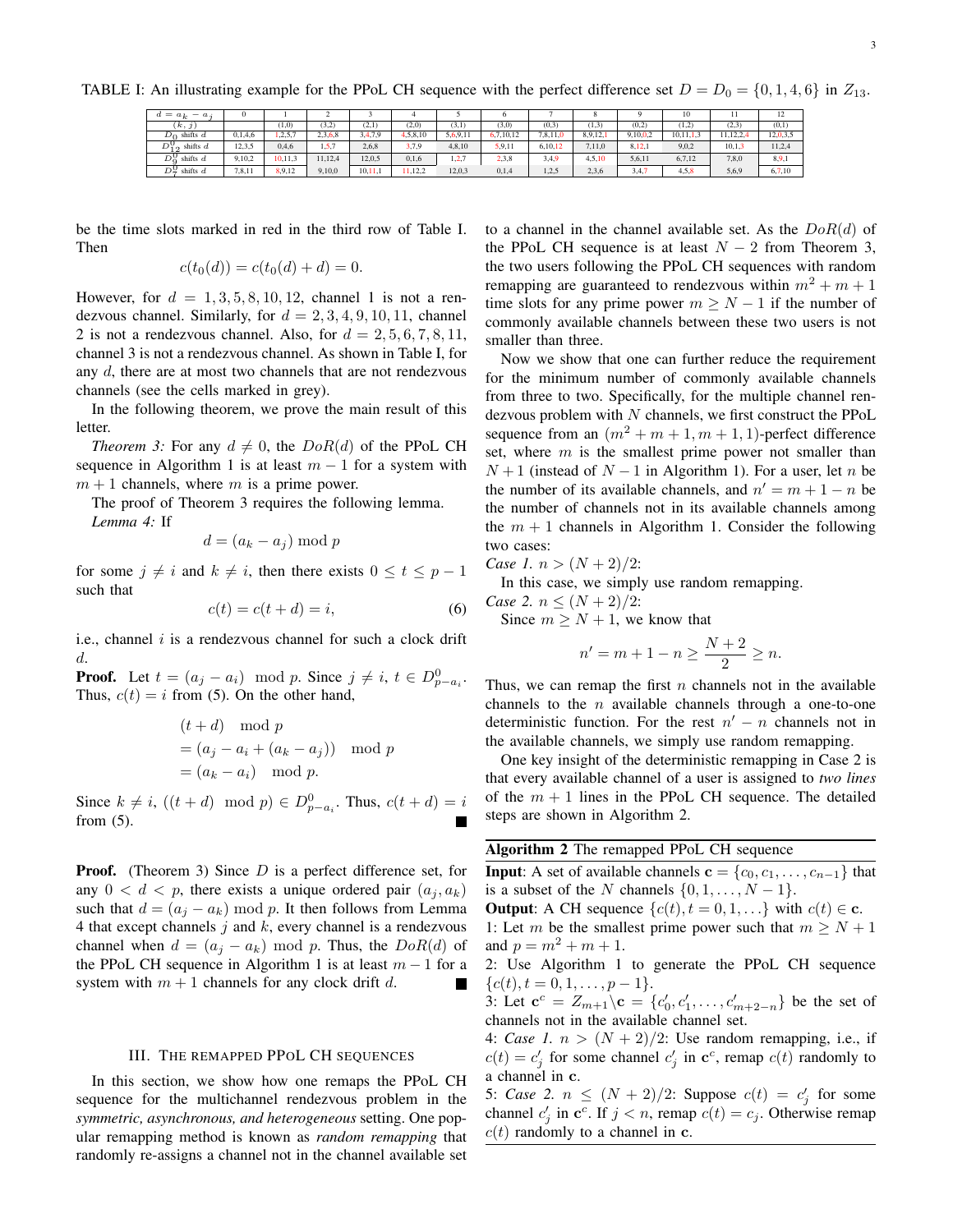*Theorem 5:* Consider two users with the available channel sets  $c_1$  and  $c_2$ . Suppose that there are at least two commonly available channels between these two users, i.e.,  $|c_1 \cap c_2| \geq 2$ . If the two users use the remapped PPoL CH sequences in Algorithm 2 to generate their CH sequences, then these two users are guaranteed to rendezvous within  $m^2 + m + 1$  time slots, where  $m$  is the smallest prime power not smaller than  $N+1$ .

As a direct consequence of Theorem 5, the MTTR of the remapped PPoL CH sequences in Algorithm 2 is  $N^2 + 3N + 3$ if  $N + 1$  is a prime power. Such an MTTR bound is substantially smaller than those from the state-of-the-art algorithms, including  $(2N+1)N$  in ORTHO-CH [8],  $(2N+2)N$  in SRR [9], and  $(2N+1)N$  in FRCH [10]. The reduction of the MTTR bound is due to the assumption that the number of commonly available channels is at least two.

For the proof of Theorem 5, we need the following extension of Lemma 4. The result in Lemma 6 shows that if a channel of one user appears in the time slots of two different lines, one from the original assignment and the other from the remapping of a channel not in the available channel set, then that channel is a rendezvous channel except for one half of the set of clock drifts in Lemma 4.

*Lemma 6:* Consider two sequences  $\{c_1(t), 0 \le t \le p-1\}$ and  $\{c_2(t), 0 \le t \le p-1\}$ . Suppose that  $c_1(t) = i$  for  $t \in$  $D_{p-a_i}^0$  and that  $c_2(t) = i$  for  $t \in D_{p-a_i}^0 \cup D_{p-a_{i_2}}^0$  for some  $i_2 \neq i$ . If

$$
d = (a_k - a_j) \bmod p,\tag{7}
$$

for some  $k \neq i$ , there exists  $0 \leq t \leq p-1$  such that

$$
c_1(t) = c_2((t + d) \mod p) = i.
$$
 (8)

Thus, channel  $i$  is a rendezvous channel for such a clock drift d.

**Proof.** We consider the following two cases.

Case 1.  $k \neq i$  and  $j \neq i$ :

If  $k \neq i$  and  $j \neq i$ , then by Lemma 4, there exists  $0 \leq t \leq$  $p-1$  such that both t and  $((t + d) \mod p)$  are in  $D_{p-a_i}^0$ . Thus  $c_1(t) = c_2(t + d) = i$  from (6).

Case 2.  $k \neq i$  and  $j = i$ :

First, we argue that  $(2a_i - a_{i_2} - a_k) \mod p \neq 0$  when  $k \neq i$ . If  $(2a_i - a_{i_2} - a_k) \mod p = 0$ , then

$$
(a_i - a_{i_2}) \mod p = (a_k - a_i) \mod p.
$$
 (9)

Since  $k \neq i$ ,  $(a_k-a_i) \mod p \neq 0$ . From the unique difference representation property for the perfect difference set  $D$ , we have from (9) that  $a_i = a_k$  and  $a_{i_2} = a_i$ . This contracts to the fact that  $k \neq i$ .

Since  $(2a_i - a_{i2} - a_k) \mod p \neq 0$  for  $k \neq i$ , there exists a unique pair of  $a_{\ell_1}$  and  $a_{\ell_2}$  in D such that

$$
(a_{\ell_1} - a_{\ell_2}) \mod p = (2a_i - a_{i_2} - a_k) \mod p.
$$
 (10)

We argue that  $\ell_1 \neq i$  and  $\ell_2 \neq i_2$ . If  $\ell_1 = i$ , then it follows from (10) that

$$
(a_{i_2} - a_{\ell_2}) \mod p = (a_i - a_k) \mod p.
$$
 (11)

From the unique difference representation property for the perfect difference set D, we have from (11) that  $i_2 = i$  and  $\blacksquare$ 

 $\ell_2 = k$ . This contracts to the fact that  $i_2 \neq i$ . On the other hand, if  $\ell_2 = i_2$ , then it follows from (10) that

$$
(a_{\ell_1} - a_i) \mod p = (a_i - a_k) \mod p. \tag{12}
$$

From the unique difference representation property for the perfect difference set D, we have from (12) that  $\ell_1 = i$  and  $i = k$ . This contracts to the fact that  $i \neq k$ . Select

$$
t = (a_{\ell_1} - a_i) \mod p. \tag{13}
$$

Since  $\ell_1 \neq i$ , we know that  $t \in D_{p-a_i}^0$  and thus

$$
c_1(t) = i. \tag{14}
$$

On the other hand, we have from (7) and (10) that

$$
t + d = (a_{\ell_1} - a_i) + (a_k - a_i) \mod p
$$
  
=  $(a_{\ell_2} - a_{i_2}) \mod p.$  (15)

Since  $\ell_2 \neq i_2$ , we know that  $t + d \in D^0_{p-a_{i_2}}$  and thus

$$
c_2(t+d) = i.\t(16)
$$

**Proof.** (Proof of Theorem 5) Let  $n_1 = |\mathbf{c}_1|$  (resp.  $n_2 = |\mathbf{c}_2|$ ) be the number of available channels of user 1 (resp. user 2). Also, let  $n_{1,2} = |\mathbf{c}_1 \cap \mathbf{c}_2|$  be the number of common channels between these two users. We consider the following two cases: Case 1.  $n_1 + n_2 \ge N + 3$ :

Since  $c_1$  and  $c_2$  are subsets of the N channels,

 $N > |c_1 \cup c_2| = n_1 + n_2 - n_{1,2}.$ 

Since we assume that  $n_1 + n_2 \geq N + 3$  in this case, we have  $n_{1,2} \geq 3$ . As a result of Theorem 3, these two users are guaranteed to rendezvous within  $p$  time slots (even without the need of remapping).

Case 2.  $n_1 + n_2 \leq N + 2$ :

Without loss of generality, we assume that  $n_2 \leq n_1$ . In this case, we have that  $n_2 \leq (N+2)/2$ . According to Case 2 of Algorithm 2, the first  $n_2$  channels in  $\mathbf{c}_2^c$  are remapped to the  $n_2$  channels in  $c_2$  through a one-to-one deterministic function. In other words, for each available channel i in  $c_2^c$ , we have  $c_2(t) = i$  for  $t \in D_{p-a_i}^0 \cup D_{p-a_{i_2}}^0$  for some  $i_2 \neq i$ .

Since we assume that  $|c_1 \cap c_2| \geq 2$ , there exist two *distinct* channels  $\alpha$  and  $\beta$  in  $c_1 \cap c_2$ . For the CH sequences of these two users  $\{c_1(t), 0 \le t \le p-1\}$  and  $\{c_2(t), 0 \le t \le p-1\}$ , we know that  $c_1(t) = \alpha$  for  $t \in D^0_{p-a_{\alpha}}$  and that  $c_2(t) = \alpha$ for  $t \in D_{p-a_{\alpha}}^0 \cup D_{p-a_{\alpha_2}}^0$  for some  $\alpha_2 \neq \alpha$ . Similarly, we also know that  $c_1(t) = \beta$  for  $t \in D^0_{p-a_{\beta}}$  and that  $c_2(t) = \beta$  for  $t \in D_{p-a_{\beta}}^0 \cup D_{p-a_{\beta_2}}^0$  for some  $\beta_2 \neq \beta$ .

Now we prove by contradiction that at least one of the two commonly available channels is a rendezvous channel. Suppose that both channels are not rendezvous channels. Then we have from Lemma 6 that the clock drift  $d$  must satisfy

$$
d = (a_{\alpha} - a_{j_1}) \mod p = (a_{\beta} - a_{j_2}) \mod p
$$

for some  $j_1$  and  $j_2$ . From the unique difference representation property for the perfect difference set D, we have  $\alpha = \beta$  and